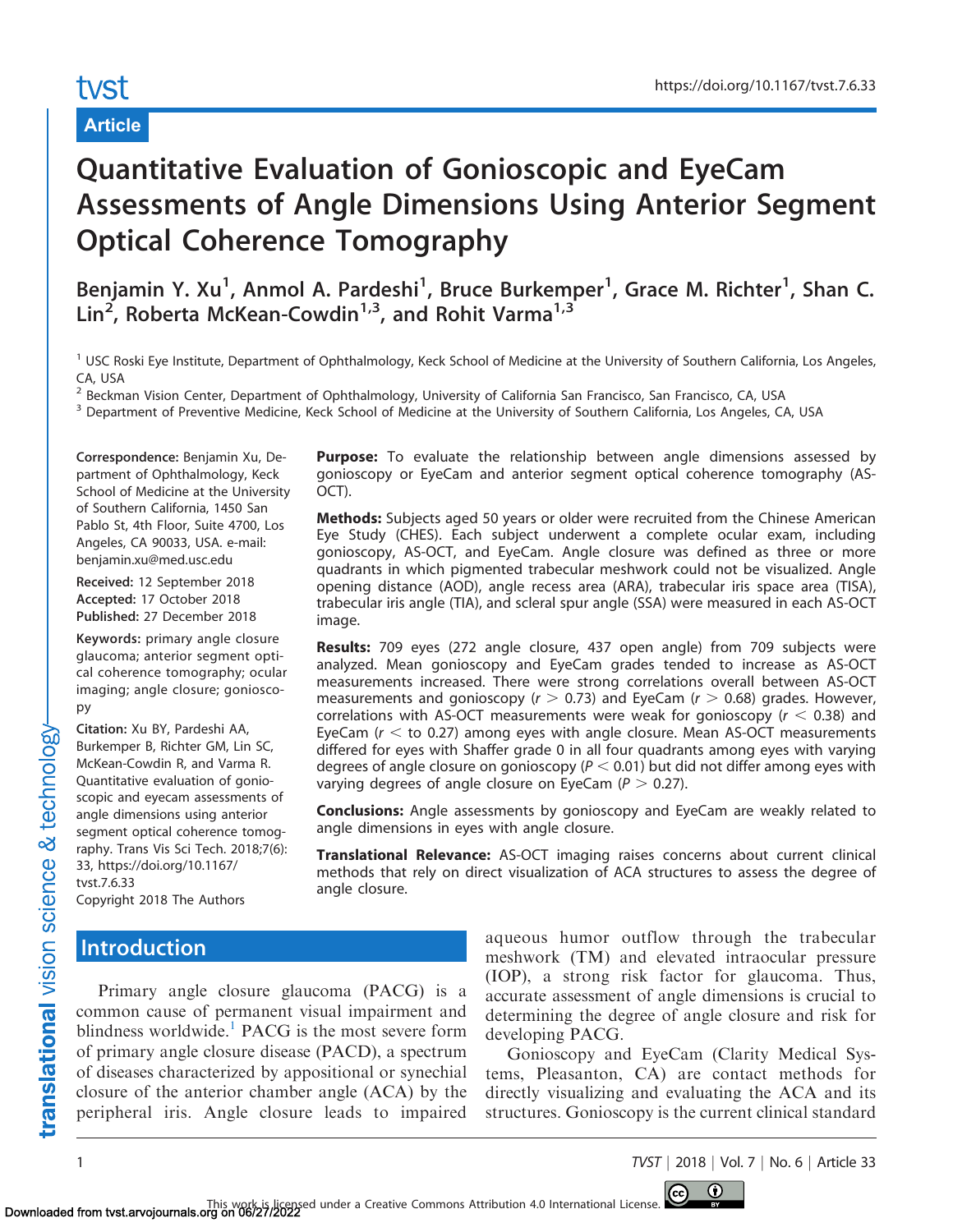for assessing angle dimensions and making the diagnosis of PACD. However, gonioscopy is highly subjective and expertise-dependent, relying on the examiner's ability to identify specific anatomic landmarks. Gonioscopy also is associated with high inter-observer variability and is poorly predictive of which patients with early PACD will progress to PACG, even when performed by an experienced glaucoma specialist.<sup>[2,3](#page-7-0)</sup> The EyeCam is a wide-field camera capable of taking photographs of the ACA. EyeCam imaging can be performed by a trained technician rather than a physician and shows good agreement with gonioscopy for detection of angle closure.<sup>[4,5](#page-7-0)</sup> However, it is unclear how effectively gonioscopy or Eyecam can quantify the degree of angle closure in the absence of other clinical signs, such as peripheral anterior synechiae (PAS) and elevated IOP.

Anterior segment optical coherence tomography (AS-OCT) is a noncontact imaging method that acquires cross-sectional images of the anterior chamber and its structures by measuring their optical reflections.<sup>[6](#page-7-0)</sup> In contrast to gonioscopy and EyeCam, AS-OCT imaging is an objective and quantitative assessment method[.7](#page-7-0),[8](#page-7-0) In addition, modern AS-OCT devices produce precise measurements with excellent intra and interuser reproducibility compared to earlier time-domain devices.<sup>[2,9–14](#page-7-0)</sup> AS-OCT parameters have been evaluated in terms of their ability to detect eyes with gonioscopic angle closure.<sup>[12,15](#page-7-0)</sup> However, limited work exists evaluating how well gonioscopy or EyeCam assessments are able to quantify angle dimensions measured by AS-OCT. Our study uses population-based AS-OCT data on Chinese American subjects to characterize the relationship between semiquantitative gonioscopic or EyeCam grades and quantitative AS-OCT measurements in eyes with and without angle closure.

## Methods

Subjects were recruited from the Chinese American Eye Study (CHES), a population-based, cross-sectional study that included 4582 Chinese participants aged 50 years and older residing in the city of Monterey Park, California. Ethics committee approval was obtained previously from the University of Southern California Medical Center institutional review board. All study procedures adhered to the recommendations of the Declaration of Helsinki.

Inclusion criteria for the study included CHES subjects who underwent examination by gonioscopy, AS-OCT, and EyeCam under standardized dark lighting conditions. Exclusion criteria included history of prior eye surgery (e.g., cataract extraction, corneal transplant, incisional glaucoma surgery, retina surgery), penetrating eye injury, or the presence of corneal disorders that precluded visualization of angle structures. Subjects with history of laser peripheral iridotomy (LPI) were not excluded. In subjects with bilateral angle closure or open angles, one eye was selected randomly for analysis. In subjects with unilateral angle closure, the angle closure eye was selected for analysis. Angle closure was defined as any eye in which the pigmented TM could not be visualized in three or more quadrants (greater than 270 degrees) of the angle. This definition was the same for gonioscopy and EyeCam.

#### Clinical Assessment

As participants of CHES, each subject underwent a complete ocular examination including gonioscopy, AS-OCT imaging, and EyeCam imaging.<sup>16</sup> Clinical examinations were performed by two glaucomatrained ophthalmologists (DW, CLG).

Gonioscopy was performed with a Posner-type 4 mirror lens (Model ODPSG; Ocular Instruments, Inc., Bellevue, WA) under dark ambient lighting conditions  $(0.1 \text{ cd/m}^2)$  by two trained ophthalmologists (DW, CLG) masked to other examination findings. A 1-mm light beam was reduced to a narrow slit. Care was taken to avoid light from falling on the pupil and to avoid inadvertent indentation during examination. The gonioscopy lens could be tilted to gain a view of the angle over the convexity of the iris. The angle in each quadrant was graded using the modified Shaffer grading system based on identification of anatomic landmarks: grade 0, no structures visualized; grade 1, nonpigmented TM visible; grade 2; pigmented TM visible; grade 3, scleral spur visible; grade 4, ciliary body visible.

# AS-OCT Imaging and Image Analysis

AS-OCT imaging was performed before pupillary dilation under dark ambient lighting conditions by a single trained ophthalmologist (DW) with the Tomey CASIA SS-1000 swept-source Fourier-domain device (Tomey Corporation, Nagoya, Japan). A total of 128 two-dimensional cross-sectional AS-OCT images were acquired per eye. During imaging, the eyelids were gently retracted taking care to avoid inadvertent pressure on the globe.

Raw image data were imported into the Tomey SS-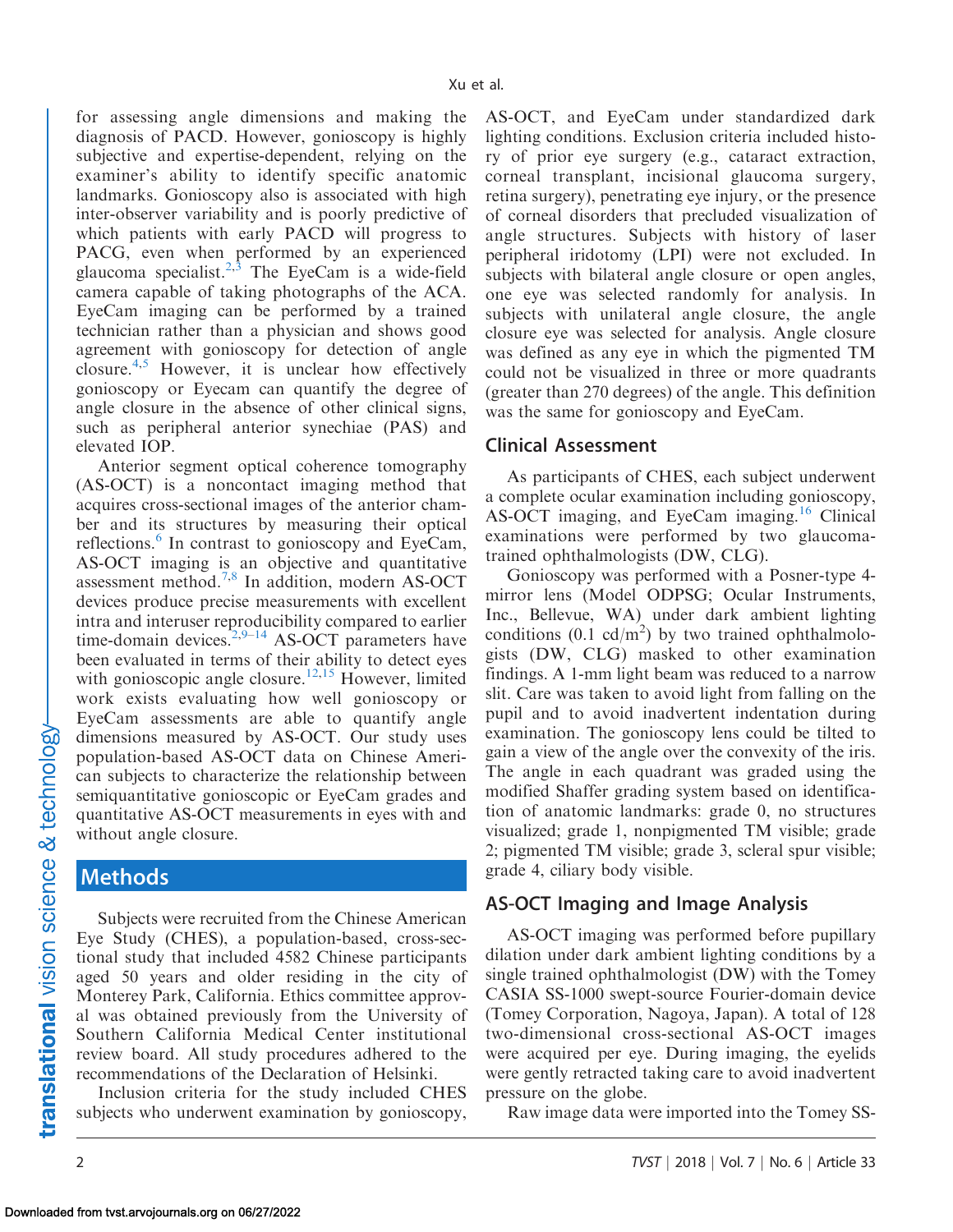OCT Viewer software (version 3.0, Tomey Corporation, Nagoya, Japan) which automatically segmented anterior chamber structures and produced measurements of various AS-OCT parameters once the scleral spurs were marked. Four images, equivalent to eight sections through the angle, were analyzed per eye to capture the majority of anatomic variation in  $ACA$ .<sup>[17](#page-7-0)</sup> The first image analyzed was oriented along the horizontal (temporal-nasal) meridian. Additional OCT images were evenly spaced  $45^{\circ}$  apart from the horizontal meridian. The data were exported as an Excel format data file.

One observer (AAP) masked to the identities and examination results of the subjects manually confirmed the structural segmentation and marked the scleral spurs in each image. The scleral spur was defined as the inward protrusion of the sclera where a change in curvature of the corneoscleral junction was observed.<sup>[18](#page-7-0)</sup> Eyes that were not imaged under dark ambient lighting conditions, had corrupt images, or had three or more scleral spurs that could not be identified were excluded from the analysis.

Data from 10 anterior segment parameters describing the dimensions of the angle were analyzed: angle opening distance (AOD), angle recess area (ARA), trabecular iris space area (TISA), trabecular iris angle (TIA), and scleral spur angle (SSA) measured at 500 and 750 um from the scleral spur. Measurement values from the four cross-sectional images were averaged to produce a single mean measurement value. Intraobserver reproducibility of measurements was calculated in the form of intraclass correlation coefficients (ICCs). ICCs were calculated for each parameter based on images from 20 open angle and 20 angle closure eyes graded three months apart. All data analyses were performed using MATLAB (Mathworks, Natick, MA).

#### EyeCam Imaging and Image Grading

EyeCam imaging was performed with the subject in the supine position under dark ambient lighting conditions by a single trained technician. Topical anesthetic drops (proparacaine hydrochloride 0.5%; Alcon Laboratories, Inc., Fort Worth, TX) and a coupling gel were applied to the eye. Images were obtained from all four quadrants (inferior, superior, nasal, and temporal quadrants sequentially) of both eyes. Care was taken to avoid contact between the imaging probe and the cornea and potential compression of the eye. If the view of the angle was blocked by a convex iris curvature, the technician was

allowed to rotate the probe tip up to  $10^{\circ}$  anteriorly along the cornea to better visualize the angle.

EyeCam images were uploaded to a passwordprotected online data storage system. Images were graded by a single glaucoma trained specialist (SCL) masked to other examination findings. Parameters assessed included image quality and angle grade by structures identified. Image quality was graded between 1 and 3, with grade 1 representing a clear image, grade 2 a slightly blurred image with distinguishable angle structures, and grade 3 a blurry image with indistinguishable angle structures. Angle grading was based on the identification of anatomic landmarks: grade 0, no structures visualized; grade 1, nonpigmented TM visible; grade 2; pigmented TM visible; grade 3, scleral spur visible; grade 4, ciliary body visible. These angle grading categories matched the Shaffer classification system used to grade the eyes clinically on gonioscopy.

#### Statistical Analyses

Mean gonioscopy grades were calculated by averaging the numerical grades (0–4) from all four quadrants and ranged from 0 to 4 in increments of 0.25. Mean and standard deviation (SD) of AS-OCT measurements were calculated for each mean gonioscopy grade. Mean AS-OCT measurements corresponding to each mean gonioscopy grade were compared using analysis of variance (ANOVA) and with Tukey honest significance difference tests for multiple comparisons. Mean AS-OCT measurements that differed significantly ( $P < 0.05$ ) from at least two others were considered as having different mean AS-OCT measurements overall. All analyses were conducted at the significance level of 0.05.

The relationship between gonioscopy or EyeCam grades and AS-OCT measurements was calculated for the subset of eyes that fit the definition of angle closure and for all eyes in the population (see [Table](#page-3-0) [2\)](#page-3-0). The distribution of the data points was assessed for normality using the Kolmogorov-Smirnov (K-S) test. Spearman correlation coefficients and their P values were calculated for each set of grades and measurements.

## Results

Of 846 eyes from 846 subjects recruited from CHES for this study, 137 were excluded due to a history of intraocular surgery (13), incomplete or corrupt AS-OCT imaging data (55), poor quality of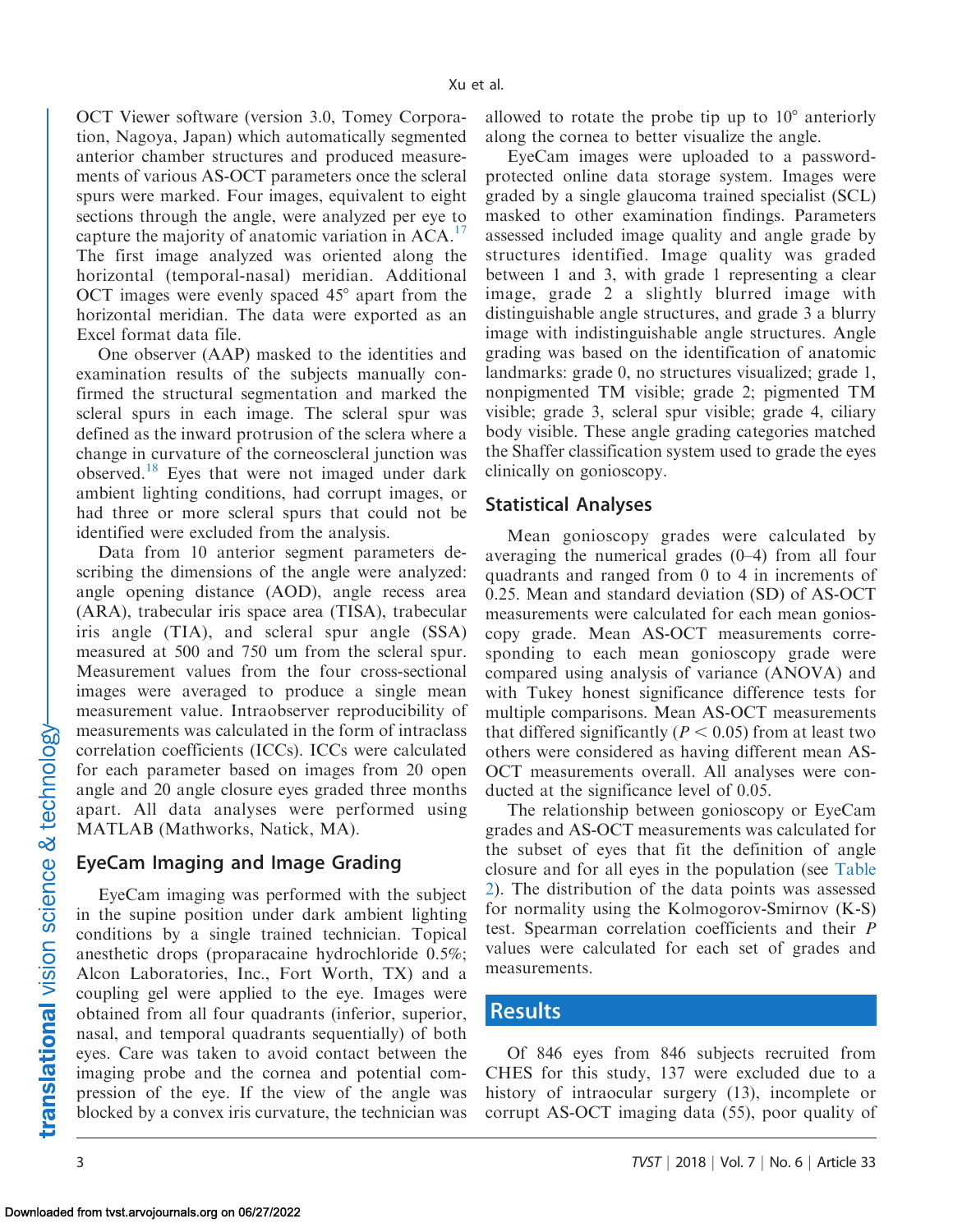| Characteristic        | Open $(n = 437)$ | Closed ( $n = 272$ ) | All $(n = 709)$  |  |
|-----------------------|------------------|----------------------|------------------|--|
| Sex (male/female)     | 164/273          | 66/206               | 230/479          |  |
| Age (years)           | 59.53 $\pm$ 6.88 | 60.86 $\pm$ 8.37     | $60.82 \pm 7.66$ |  |
| $IOP$ (mm $Hq$ )      | $15.24 \pm 2.74$ | $15.99 \pm 3.38$     | $15.53 \pm 3.14$ |  |
| Mean gonioscopy grade | $3.02 \pm 0.63$  | $0.70 \pm 0.47$      | $2.13 \pm 1.27$  |  |
| $CCT$ (um)            | $561.2 \pm 33.3$ | 558.1 $\pm$ 33.2     | $560.0 \pm 33.3$ |  |

<span id="page-3-0"></span>Table 1. Characteristics of Open Angle, Angle Closure, and All Subjects

Data are expressed as mean  $\pm$  SD.

three or more AS-OCT images (24), or poor quality of one or more EyeCam images (45). Therefore, 709 eyes from 709 subjects (272 consecutive with angle closure and 437 consecutive with open angles; mean age 60.8  $\pm$  7.7 years; range 50–91; 230 [32.4%] male, 479 [67.6%] female) were included in the analyses (Table 1). Mean IOP, gonioscopy grade, and central corneal thickness (CCT) were  $15.5 \pm 3.1$  mmHg (range, 8.0– 35.66), 2.1  $\pm$  1.3 (range, 0–4.0), and 560.0  $\pm$  33.3 µm (range,  $464.3-673.9 \mu m$ ), respectively.

Intraobserver ICC values for observer AAP reflected excellent measurement reproducibility for all parameters. The ICC values were: AOD500, 0.90; AOD750, 0.96; ARA500, 0.86; ARA750, 0.91; TI-SA500, 0.89; TISA750, 0.92; TIA500, 0.82; TIA750, 0.94; SSA500, 0.90; and SSA750, 0.94.

### Relationship between AS-OCT Measurements and Gonioscopy or EyeCam Grades

Mean AS-OCT measurements tended to increase as mean gonioscopic grades increased for AOD750 ([Fig.](#page-4-0)

[1](#page-4-0)) and for all other AS-OCT parameters. There was a significant difference in mean AS-OCT measurements among the six groups of eyes  $(n = 272 \text{ eyes})$  with varying degrees of angle closure on gonioscopy (ANOVA;  $P < 0.01$ ). The numbers of eyes in each group ranged from 27 to 67. Mean AS-OCT measurement of eyes with the most severe angle closure (Shaffer grade 0 in all quadrants, mean gonioscopy grade  $= 0$ ) differed significantly (Tukey pairwise; P  $\leq$ 0.003) from mean AS-OCT measurements of eyes with less severe angle closure. The remaining five groups of eyes (mean gonioscopy grade  $= 0.25-1.25$ ) did not differ from each other (Tukey pairwise;  $P > 0.05$ ). This was true for all 10 AS-OCT parameters.

Mean AS-OCT measurements also tended to increase as mean EyeCam grades increased for all AS-OCT parameters [\(Fig. 2\)](#page-5-0). However, there was no significant difference in mean AS-OCT measurements among the six groups of eyes ( $n = 159$  eyes) with varying degrees of angle closure on EyeCam (AN-OVA;  $P > 0.27$ ). The numbers of eyes in each group ranged from three to 44.

Table 2. Correlation Between AS-OCT Measurements and Gonioscopy or EyeCam Grades

| AS-OCT         | Gonioscopy   |         |           | EyeCam  |              |           |           |         |
|----------------|--------------|---------|-----------|---------|--------------|-----------|-----------|---------|
| Parameter      | $r$ (Closed) | P Value | $r$ (All) | P Value | $r$ (Closed) | $P$ Value | $r$ (All) | P Value |
| AOD500         | 0.26         | < 0.01  | 0.83      | < 0.01  | 0.13         | 0.11      | 0.79      | < 0.01  |
| AOD750         | 0.38         | < 0.01  | 0.84      | < 0.01  | 0.27         | < 0.01    | 0.80      | < 0.01  |
| ARA500         | 0.17         | 0.01    | 0.73      | < 0.01  | 0.03         | 0.67      | 0.68      | < 0.01  |
| ARA750         | 0.23         | < 0.01  | 0.80      | < 0.01  | 0.09         | 0.26      | 0.76      | < 0.01  |
| <b>TISA500</b> | 0.17         | 0.01    | 0.76      | < 0.01  | 0.04         | 0.60      | 0.71      | < 0.01  |
| <b>TISA750</b> | 0.25         | < 0.01  | 0.82      | < 0.01  | 0.11         | 0.18      | 0.77      | < 0.01  |
| <b>TIA500</b>  | 0.18         | < 0.01  | 0.78      | < 0.01  | 0.20         | 0.01      | 0.76      | < 0.01  |
| <b>TIA750</b>  | 0.25         | < 0.01  | 0.78      | < 0.01  | 0.24         | < 0.01    | 0.76      | < 0.01  |
| <b>SSA500</b>  | 0.26         | < 0.01  | 0.83      | < 0.01  | 0.13         | 0.11      | 0.79      | < 0.01  |
| <b>SSA750</b>  | 0.38         | < 0.01  | 0.84      | < 0.01  | 0.27         | < 0.01    | 0.80      | < 0.01  |

Spearman correlation coefficients are shown with corresponding  $P$  values. Angle opening distance (AOD), angle recess area (ARA), trabecular iris space area (TISA), trabecular iris angle (TIA), and scleral spur angle (SSA). 500 and 750 denote measurement at 500 or 750 um from the scleral spur, respectively.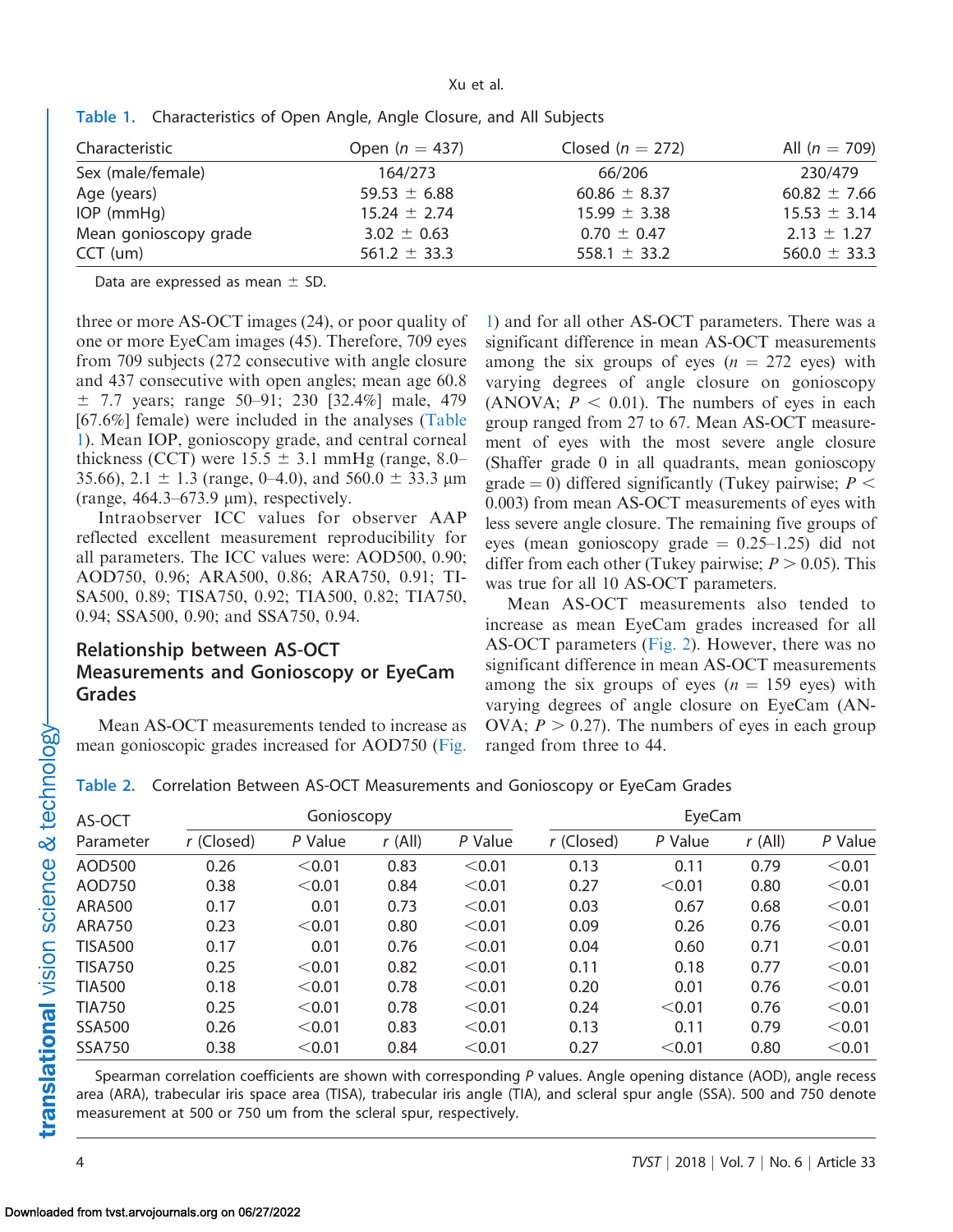

<span id="page-4-0"></span>

Figure 1. Relationship between mean AOD750 measurement and mean gonioscopy grade for all eyes. Error bars: Indicate SD of AOD750 measurements. Grey box indicates eyes that fit definition of angle closure (pigmented TM not visualized in three or more quadrants). Numbers indicate number of subjects in each group. \*Indicates group of angle closure eyes for which mean AOD750 measurements differs significantly from that of other angle closure eyes (ANOVA,  $P < 0.01$ ; Tukey HSD  $< 0.01$ ).

## Correlation between AS-OCT Measurements and Gonioscopy or EyeCam Grades

There was a strong correlation between AS-OCT measurements and gonioscopy grades among all eyes ([Table 2](#page-3-0)). The correlation was strongest for AOD750 and SSA750  $(r = 0.84$  for both) and weakest for ARA500 (0.73). However, there was only weak to moderate correlation between AS-OCT measurement values and gonioscopy grades among eyes with angle closure. The correlation was strongest for AOD750 and SSA750 ( $r = 0.41$ ) and weakest for ARA500 ( $r =$ 0.26). This relationship was significant ( $P < 0.01$ ) for all parameters across the entire population and the subset of eyes with angle closure.

There was a strong correlation between AS-OCT measurements and EyeCam grades among all eyes ([Table 2](#page-3-0)). The correlation was strongest for AOD750 and SSA750  $(r = 0.80)$  and weakest for ARA500 (0.68). However, there was only weak-to-moderate

correlation between AS-OCT measurements and gonioscopy grades among eyes with angle closure. The correlation was strongest for AOD750 and SSA750 ( $r = 0.27$ ) and weakest for ARA500 ( $r =$ 0.03). This relationship was significant ( $P < 0.01$ ) for all parameters across the entire population and for AOD750, TIA500, TIA750, and SSA750 across the subset of eyes with angle closure.

# **Discussion**

In this cross-sectional study, we used AS-OCT measurements to perform a quantitative analysis of gonioscopic and EyeCam assessments of angle dimensions in a large population-based cohort of Chinese Americans. AS-OCT measurements and gonioscopy or EyeCam grades were well correlated when compared across eyes spanning a wide range of angle dimensions. However, AS-OCT measurements were weakly corre-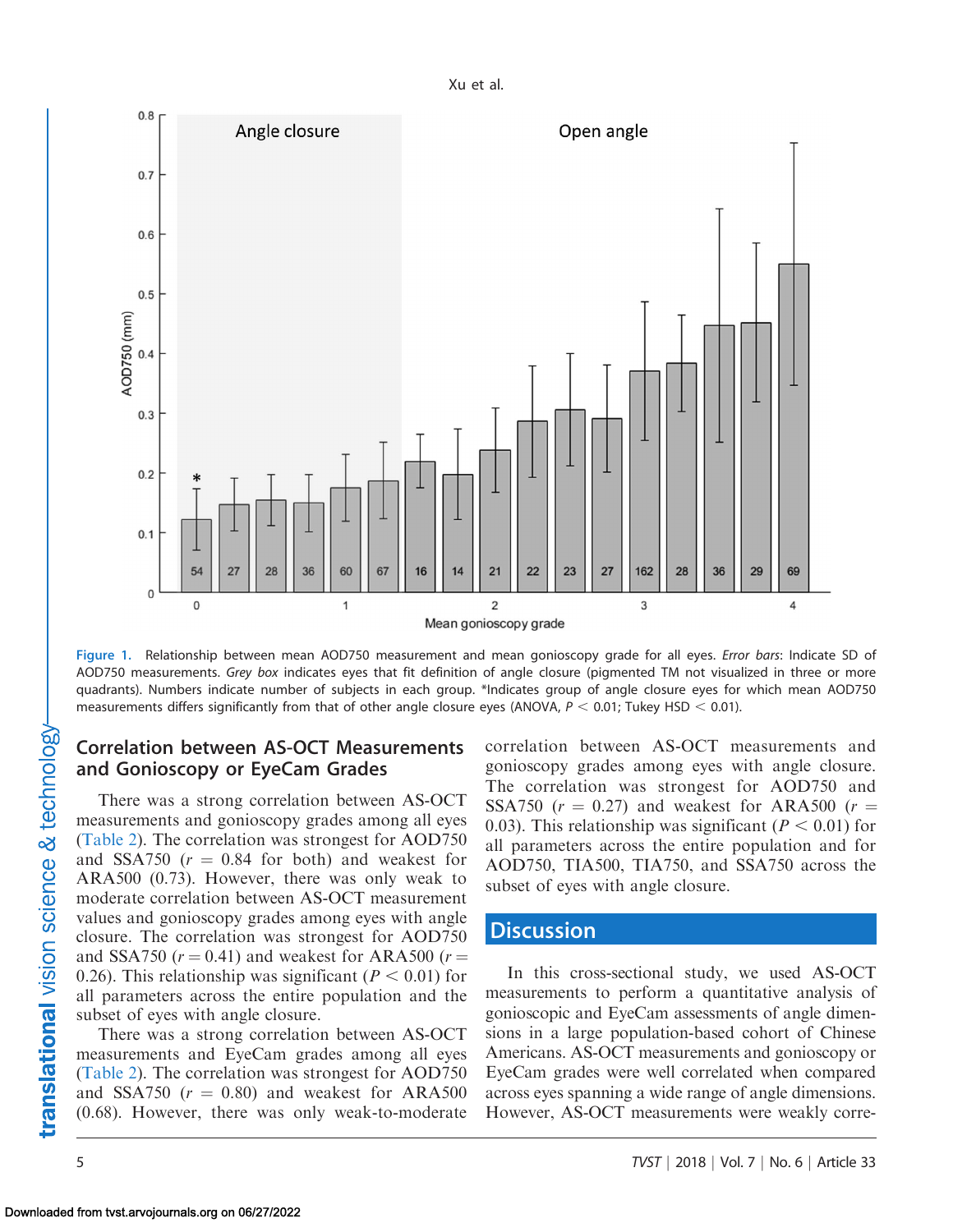

<span id="page-5-0"></span>

Figure 2. Relationship between mean AOD750 measurements and mean EyeCam grades for all eyes. Conventions same as for [Figure 1](#page-4-0). Mean AOD750 did not differ significantly among groups of angle closure eyes (ANOVA,  $P = 0.27$ ; Tukey HSD  $> 0.05$ ).

lated with gonioscopy and EyeCam grades across eyes that fit the definition of angle closure, with little or no difference in mean AS-OCT measurements between eyes with varying degrees of angle closure. To our knowledge, this is the first study that uses AS-OCT measurements to assess the ability of gonioscopy and EyeCam to quantify angle dimensions in eyes with and without angle closure. These findings raise concerns about clinical methods that rely on direct visualization of ACA structures for the diagnosis and management of patients with PACD.

PACD is divided into three discrete categories of disease: primary angle closure suspect (PACS), primary angle closure (PAC), and PACG. The majority of patients with angle closure occupy the category of PACS based on gonioscopic assessments of the  $ACA$ .<sup>[19](#page-7-0)[–21](#page-8-0)</sup> The diagnosis of PAC relies on additional exam findings, such as PAS and elevated IOP that are not direct measures of angle dimensions. This categorization system is restricted by an important limitation of gonioscopy that is highlighted by our findings: gonioscopy is poorly able to quantify the

degree of angle closure for the majority of patients identified with PACD. Gonioscopy grades indicated a range of angle dimensions among angle closure eyes, with mean gonioscopy grades ranging between 0 and 1.25 and individual quadrant grades ranging between 0 and 2. However, based on quantitative analysis of AS-OCT measurements, these eyes could be differentiated only into two broad categories of angle closure: high degree (Shaffer grade 0 in all quadrants) or low degree (all other permutations of grades that fit the definition of angle closure). In addition, there were only weak correlations between AS-OCT measurements and gonioscopy grades in angle closure eyes. These results suggested that gonioscopy grades may be unreliable when attempting to quantify subtle differences in angle dimensions to guide the management of angle closure patients.

The decision whether to treat or monitor a patient with gonioscopic angle closure in the absence of PAS, elevated IOP, and/or glaucoma is a challenging one. There are effective treatments that alleviate angle closure, such as LPI and lens extraction.<sup>[22](#page-8-0)</sup> However,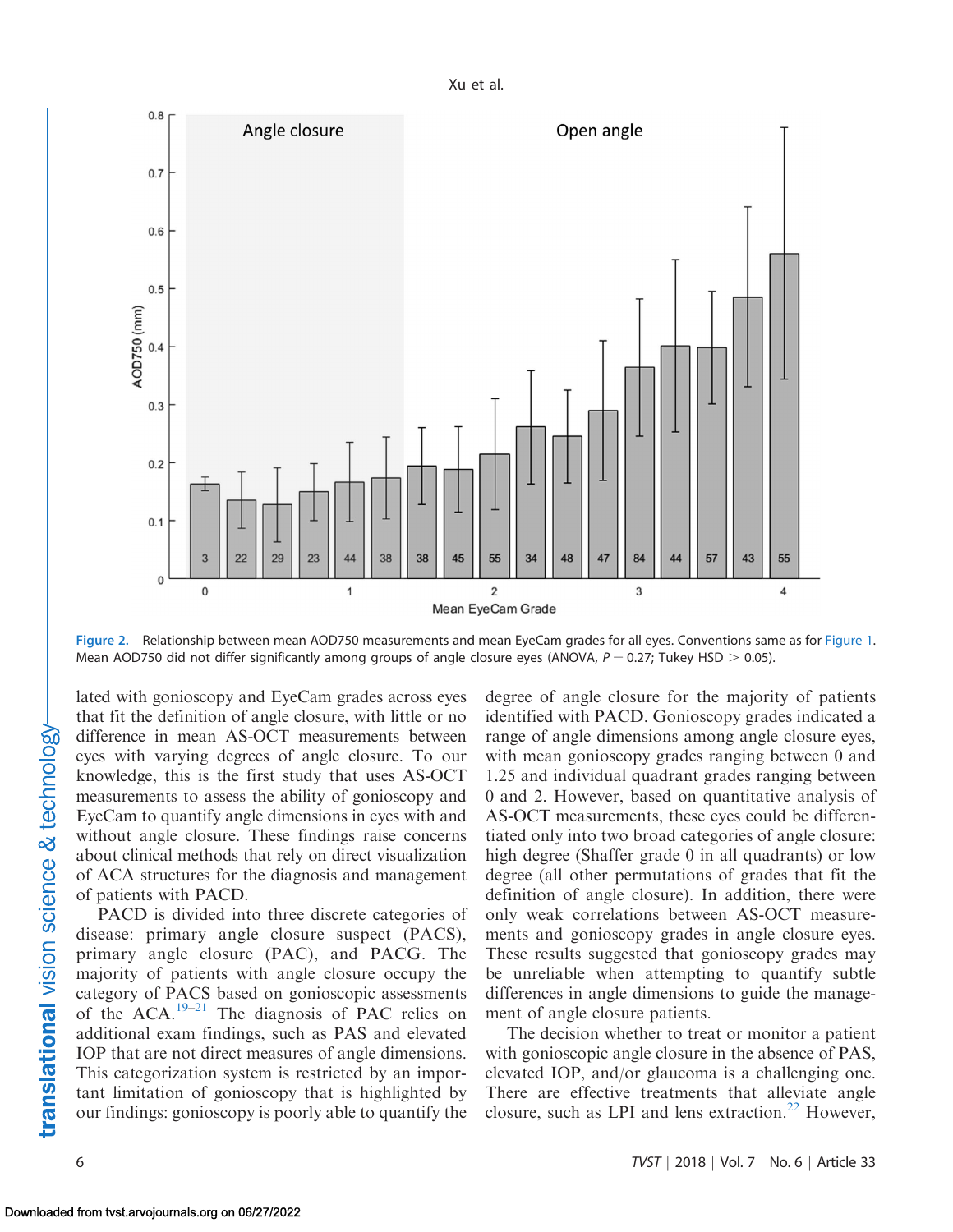there is no consensus on when to perform these treatments in patients with PACS. Progression of PACS to PAC and PACG is not uncommon.<sup>23,24</sup> However, our results suggested that it could be difficult to determine appropriate monitoring schedules and detect changes in angle dimensions that mark the progression of angle closure based on gonioscopy alone. Patients with PACS and high degree closure could be at higher risk for PACG than patients with low degree closure and may benefit from earlier prophylactic treatment. However, longitudinal studies are required before our results can be ascribed clinical significance and applied to patient care.

The variable relationship between AS-OCT measurements and gonioscopy grades indicated that there may be factors apart from angle dimensions that influence gonioscopic assessments of the ACA. Part of the variability may be attributable to the role that iris curvature and lens position have in visualizing the ACA. In angle closure eyes, convex bowing of the iris and anterior positioning of the lens sometimes are present and can hinder accurate assessments of angle dimensions. $^{25}$  In open angle eyes, these anatomic variables have a smaller role and consequently gonioscopy provides more accurate assessments of the ACA. In our study, AOD750 and SSA750 were the parameters best correlated with gonioscopic grade among all eyes and eyes with angle closure. This finding is consistent with previous work that evaluated the performance of AS-OCT parameters and found that AOD750 performed best in the detection of gonioscopic angle closure.<sup>[12](#page-7-0)[,26](#page-8-0)</sup>

One major criticism of gonioscopy is that it is examiner-dependent, even when performed under standardized conditions by experienced glaucoma specialists. Even with an ophthalmologist trained in a standardized methodology for gonioscopy, we found weak correlations between AS-OCT and gonioscopy in our study. We analyzed the relationship between AS-OCT measurements and EyeCam grades to lessen the possibility of subjectivity in grading and to validate our reported relationship between AS-OCT measurements and gonioscopy grades. EyeCam demonstrated a similar pattern of correlation with AS-OCT as gonioscopy even though visualization of ACA structures was achieved by a completely different method. One difference between the two assessment methods is that EyeCam is performed in the supine position while gonioscopy and AS-OCT are performed in the seated position. Changes in body position induce modest changes in angle dimensions, which may explain the weaker

correlations between AS-OCT and EyeCam compared to gonioscopy. $4,5,27$  $4,5,27$  However, previous studies reported fair agreement between gonioscopy and EyeCam in the detection of angle closure, and the correlation results with EyeCam closely resemble our results with gonioscopy; thus, providing cross-validation of our correlation results.

Strengths of this study include a large sample size, especially of angle closure eyes. In addition, previous analysis of CHES EyeCam images found excellent inter- and intraobserver agreement in the detection of angle closure ( $\kappa = 0.82$  and 0.87, respectively).<sup>[4](#page-7-0)</sup> However, our study has some limitations. First, we are unable to report measures of intra- and interexaminer reproducibility of gonioscopy based on data from CHES. However, prior work demonstrated good to excellent reproducibility of gonioscopy grades among trained examiners. $^{2}$  $^{2}$  $^{2}$  In addition, the majority of gonioscopy  $(>\!\!90\%)$  was performed by a single examiner (DW). Second, the number of subjects detected with severe angle closure (Shaffer grade 0 in all quadrants) by EyeCam was small. With a larger sample size, mean AS-OCT measurement for these eyes may have differed from other eyes with angle closure, similar to gonioscopy. Finally, weak correlations between angle grades and AS-OCT measurements could be attributed to inaccuracies of AS-OCT measurements as there currently is no gold standard device to verify these measurements. However, measurements are highly reproducible and correlated between different AS-OCT devices, which indirectly validates their quantitative performance.<sup>[28,29](#page-8-0)</sup>

In summary, we demonstrated that gonioscopy and EyeCam are poorly able to quantify angle dimensions in eyes that fit the definition of angle closure. These findings serve as an important reminder that caution should be exercised when clinical decisions are made based on gonioscopy grades alone, especially in eyes with angle closure. These findings also support the consideration for an expanded role for AS-OCT in the clinical management of patients with angle closure detected by gonioscopy. We hope this study prompts further investigation on how clinical methods to manage patients identified with angle closure by gonioscopy can be expanded and improved.

#### Acknowledgments

The authors thank Dandan Wang and Carlos L. Gonzalez for performing gonioscopy on CHES subjects.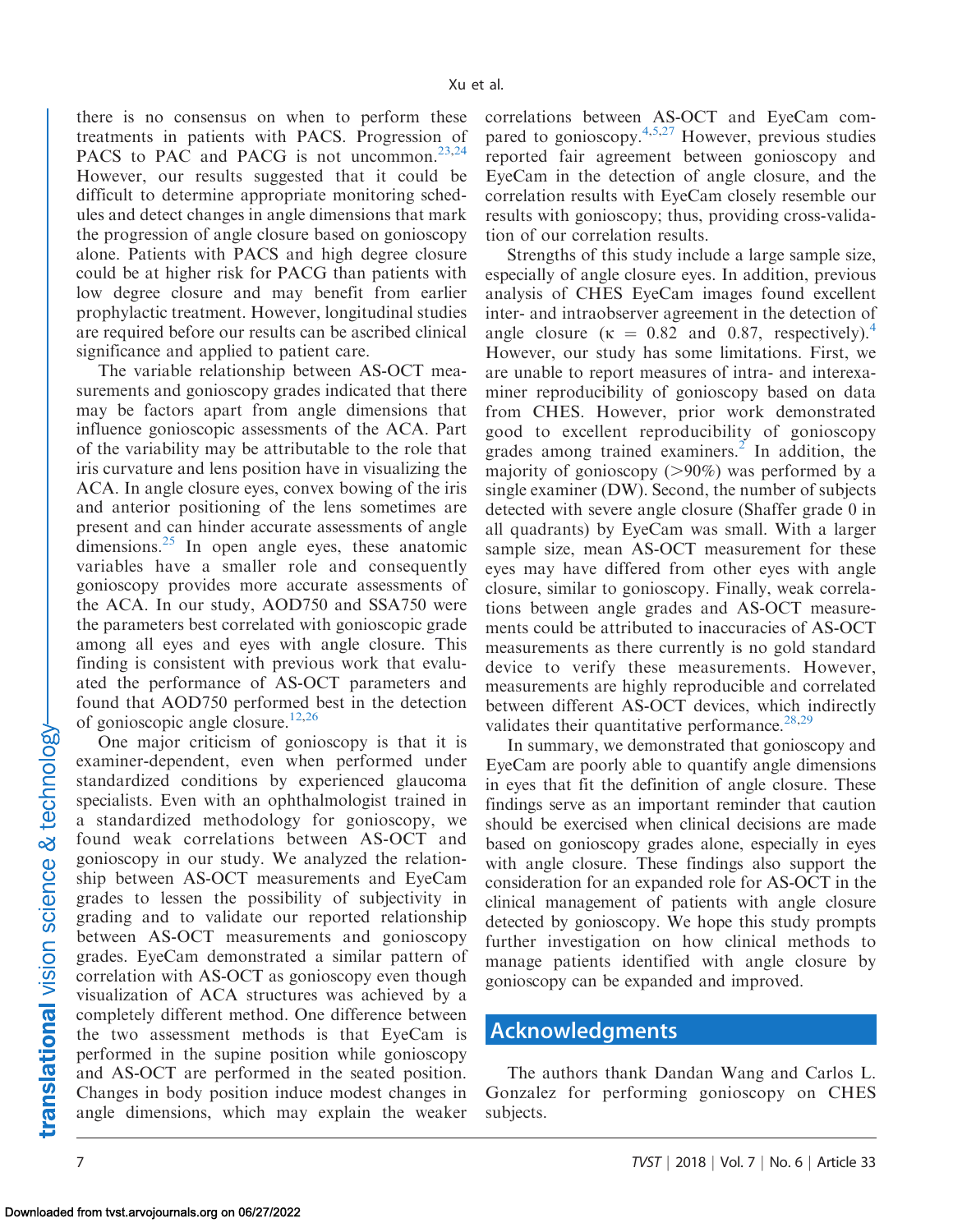<span id="page-7-0"></span>Supported by grant U10 EY017337 from the National Eye Institute, National Institute of Health, Bethesda, MD, and an unrestricted grant from Research to Prevent Blindness, New York, NY. Rohit Varma is a Research to Prevent Blindness Sybil B. Harrington Scholar.

Disclosure: B.Y. Xu, None; A.A. Pardeshi, None; B. Burkemper, None; G.M. Richter, None; S.C. Lin, None; R. McKean-Cowdin, None; R. Varma, None

# **References**

- 1. Tham YC, Li X, Wong TY, Quigley HA, Aung T, Cheng CY. Global prevalence of glaucoma and projections of glaucoma burden through 2040: a systematic review and meta-analysis. Ophthalmology. 2014;121:2081–2090.
- 2. Rigi M, Bell NP, Lee DA, et al. Agreement between gonioscopic examination and swept source fourier domain anterior segment optical coherence tomography imaging. J Ophthalmol. 2016;2016:1727039.
- 3. Weinreb RN, Friedman DS. Angle Closure and Angle Closure Glaucoma: Reports and Consensus Statements of the 3rd Global AIGS Consensus Meeting on Angle Closure Glaucoma. Wayne, PA: Kugler Publications; 2006.
- 4. Murakami Y, Wang D, Burkemper B, et al. A population-based assessment of the agreement between grading of goniophotographic images and gonioscopy in the Chinese-American eye study (CHES). Invest Ophthalmol Vis Sci. 2016; 57:4512–4516.
- 5. Baskaran M, Perera SA, Nongpiur ME, et al. Angle assessment by eyecam, goniophotography, and gonioscopy. J Glaucoma. 2012;21:493–497.
- 6. Izatt JA, Hee MR, Swanson EA, et al. Micrometer-scale resolution imaging of the anterior eye in vivo with optical coherence tomography. Arch Ophthalmol. 1994;112:1584–1589.
- 7. Aptel F, Chiquet C, Gimbert A, et al. Anterior segment biometry using spectral-domain optical coherence tomography. J Refract Surg. 2014;30: 354–360.
- 8. Tun TA, Baskaran M, Zheng C, et al. Assessment of trabecular meshwork width using swept source optical coherence tomography. Graefe's Arch Clin Exp Ophthalmol. 2013;251:1587–1592.
- 9. Maram J, Pan X, Sadda S, Francis B, Marion K, Chopra V. Reproducibility of angle metrics using

the time-domain anterior segment optical coherence tomography: intra-observer and inter-observer variability. Curr Eye Res. 2015;40:496-500.

- 10. Cumba RJ, Radhakrishnan S, Bell NP, et al. Reproducibility of scleral spur identification and angle measurements using fourier domain anterior segment optical coherence tomography. J Ophthalmol. 2012;2012:1–14.
- 11. Liu S, Yu M, Ye C, Lam DSC, Leung CKS. Anterior chamber angle imaging with sweptsource optical coherence tomography: an investigation on variability of angle measurement. Investig Ophthalmol Vis Sci. 2011;52:8598–8603.
- 12. Sakata LM, Lavanya R, Friedman DS, et al. Comparison of gonioscopy and anterior segment ocular coherence tomography in detecting angle closure in different quadrants of the anterior chamber angle. Ophthalmology. 2008;115:769– 774.
- 13. McKee H, Ye C, Yu M, Liu S, Lam DSC, Leung CKS. Anterior chamber angle imaging with swept-source optical coherence tomography: detecting the scleral spur, Schwalbe's line, and Schlemm's canal. J Glaucoma. 2013;22:468–472.
- 14. Pan X, Marion K, Maram J, et al. Reproducibility of anterior segment angle metrics measurements derived from cirrus spectral domain optical coherence tomography. J Glaucoma. 2015;24:e47– e51.
- 15. Pekmezci M, Porco TC, Lin SC. Anterior segment optical coherence tomography as a screening tool for the assessment of the anterior segment angle. Ophthalmic Surg Lasers Imaging. 2009;40:389–398.
- 16. Varma R, Hsu C, Wang D, Torres M, Azen SP. The Chinese American eye study: design and methods. Ophthalmic Epidemiol. 2013;20:335– 347.
- 17. Xu BY, Israelsen P, Pan BX, Wang D, Jiang X, Varma R. Benefit of measuring anterior segment structures using an increased number of optical coherence tomography images: the Chinese American Eye Study. Invest Ophthalmol Vis Sci. 2016;57:6313–6319.
- 18. Ho SW, Baskaran M, Zheng C, et al. Swept source optical coherence tomography measurement of the iris-trabecular contact (ITC) index: a new parameter for angle closure. Graefe's Arch Clin Exp Ophthalmol. 2013;251:1205–1211.
- 19. Liang Y, Friedman DS, Zhou Q, et al. Prevalence and characteristics of primary angle-closure diseases in a rural adult Chinese population: the Handan eye study. Invest Ophthalmol Vis Sci. 2011;52:8672–8679.